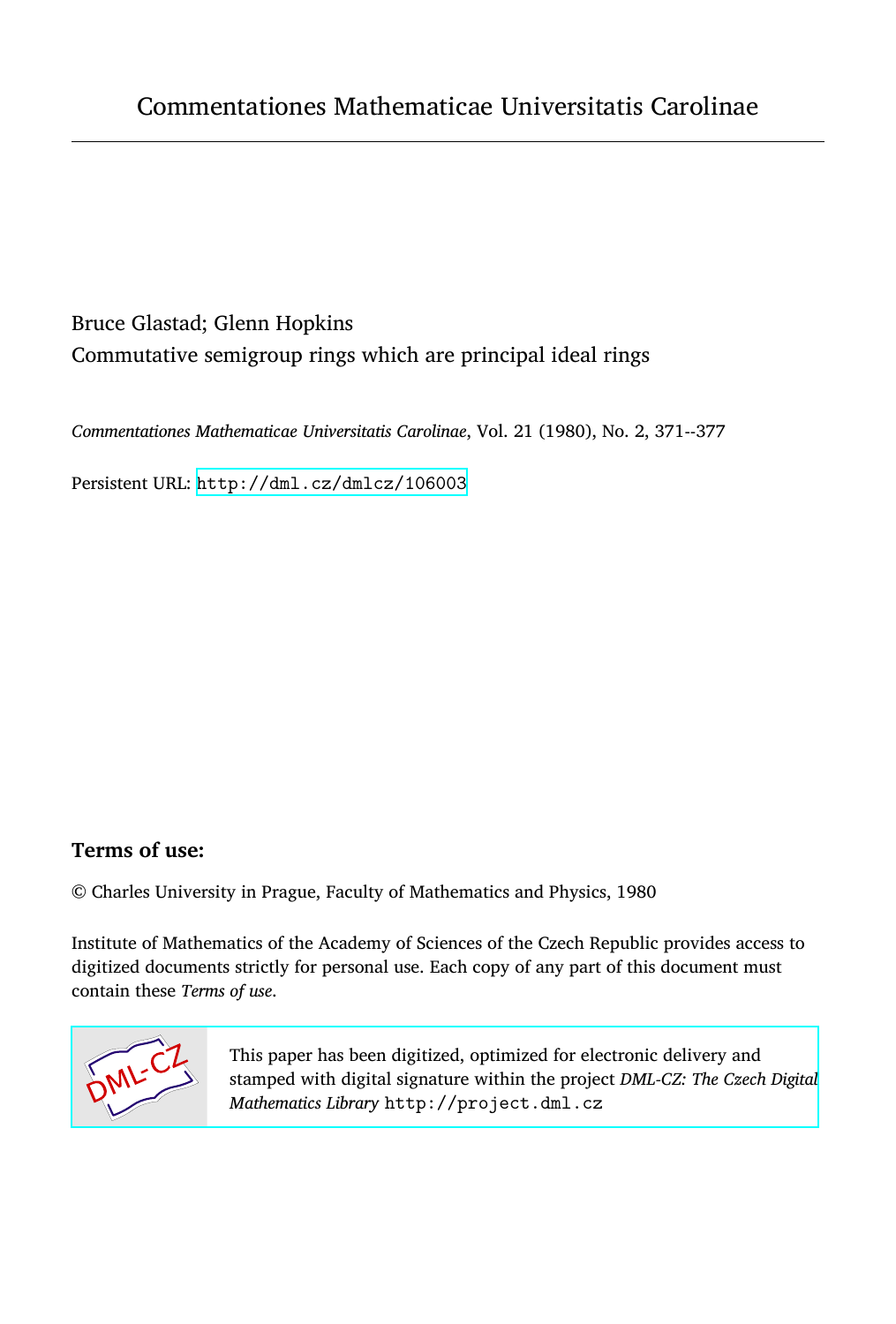### C**OMMENTATIONES MATHEMATI**C**AE UNIVERSITATIS** C**AROLINAE**

**21,2(1960)** 

### C**OMMUTATIVE SEMIGROUP RINGS WHI**C**H ARE PRIN**C**IPAL IDEAL RINGS Bruce GLASTAD, Glenn HOPKINS**

**Abstract: All zero dimensional principal ideal rings**  which are also semigroup rings are homomorphic images of se-<br>migroup rings where the semigroup is of a certain restricted<br>type. We study semigroup rings over fields and, more general-<br>ly, over special primary rings icf. 5) **pal when the semigroup is of this restricted type.** 

**Key words: Semigroup ring, principal ideal ring.** 

**Classification: 1**3**005** 

1. Introduction. Let R be a commutative ring with iden**tity and let S be an abelian semigroup with zero. Structural properties of RlX;Sl, the semigroup ring of S over R, have been studied in several papers 16,** 7**, 8'J. In particular,** R**. Gilmer has shown, that** R**tXjS] is a principal ideal domain if and only if R is a field and either S is isomorphic to the additive group of integers or\* S is isomorphic to the additive semigroup of non-negative integers. In this paper we obtain a generalization of the well-known result (cf. Maschke 's theorem) that if F is a field and G is a finite abelian group, then F[X.jG1 is a principal ideal ring if and only if either the characteristic of F is 0 or the characteristic**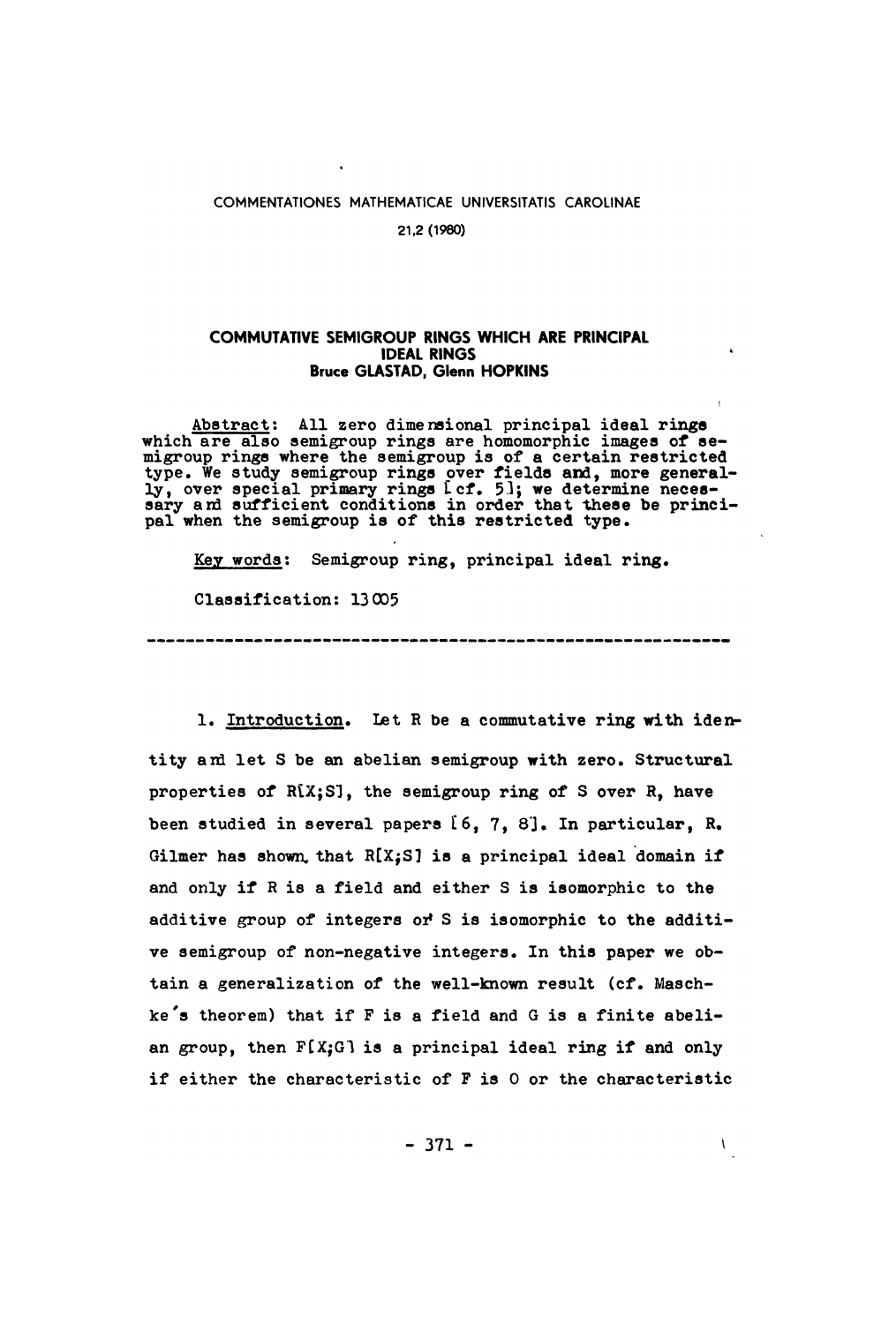**of P is p and the p-primary subgroup of G is cyclic.** 

**To this end, we begin by observing that since** R **is a homomorphic image of** R**tX;S**J**, a necessary con**d**ition for**   $R[X;S]$  to be principal is that R be principal, and so  $R =$  $\mathbf{F} = \begin{bmatrix} \mathbf{F} \\ \mathbf{F}^2 \end{bmatrix}$  **R**<sub>i</sub>, a finite direct sum of special primary rings and principal ideal domains. It follows that  $R[X;S] = \begin{bmatrix} \omega & \omega \\ 0 & R\end{bmatrix} R_i[X;S].$ Hence R[X;S] is principal if and only if  $R_i$  [X;S] is principal for each i,  $1 \le i \le n$ . Since R[X;S] is Noetherian, S is finitely generated [2]. This fact and the fact that the (Krull) dimension of a principal ring is at most 1, taken together with a result of Gilmer 18, Theorem 7] imply that when R is a special primary ring (which includes the field case), R[X;S] is zero dimensional and Noetherian if and only **case),** R**tX;S] is zero** d**imensional an**d **Noetherian if an**d **only** 

**2. Con**d**itions un**d**er which** R**tX;S**3 **is principal. Let S be a finite semigroup. Then S is a homomorphic image of a**  semigroup of the form  $S_o = \langle \{a_1, \ldots, a_n\} | e_i a_i = (e_i^{\dagger} + f_i) a_i,$  $i = 1,...,n$  where  $\{a_j,...,a_n\}$  is a generating set for  $S_n$ **over**  $Z_o$ , the non-negative integers,  $\{e_i, \ldots, e_n\} \subseteq Z_o$ , and  $\{f_1,\ldots,f_n\}\subseteq N$ , the positive integers. We shall assume that **the f. are minimal, so that the perio**d **£**3**, Section 1.6** J **of a^ is f^ and no other relations hold among the a^.** R**ecall**  that R[X;S<sub>0</sub>]  $\simeq$  R[X<sub>1</sub>,...,X<sub>n</sub>]/(X<sub>1</sub><sup>-1</sup>(1 - X<sub>1</sub><sup>-1</sup>),...,X<sub>n</sub><sup>n</sup>(1 - X<sub>n</sub><sup>n</sup>)), where  $\{X_1,\ldots,X_n\}$  is a set of indeterminates over R; see **£12]. We use this fact in the proof below.** 

**if**  $\mathbf{S} = \mathbf{S}$ 

**theorem 1. Let P be a fiel**d **an**d **let SQ be as above. Then:** 

**-** 3**72 -**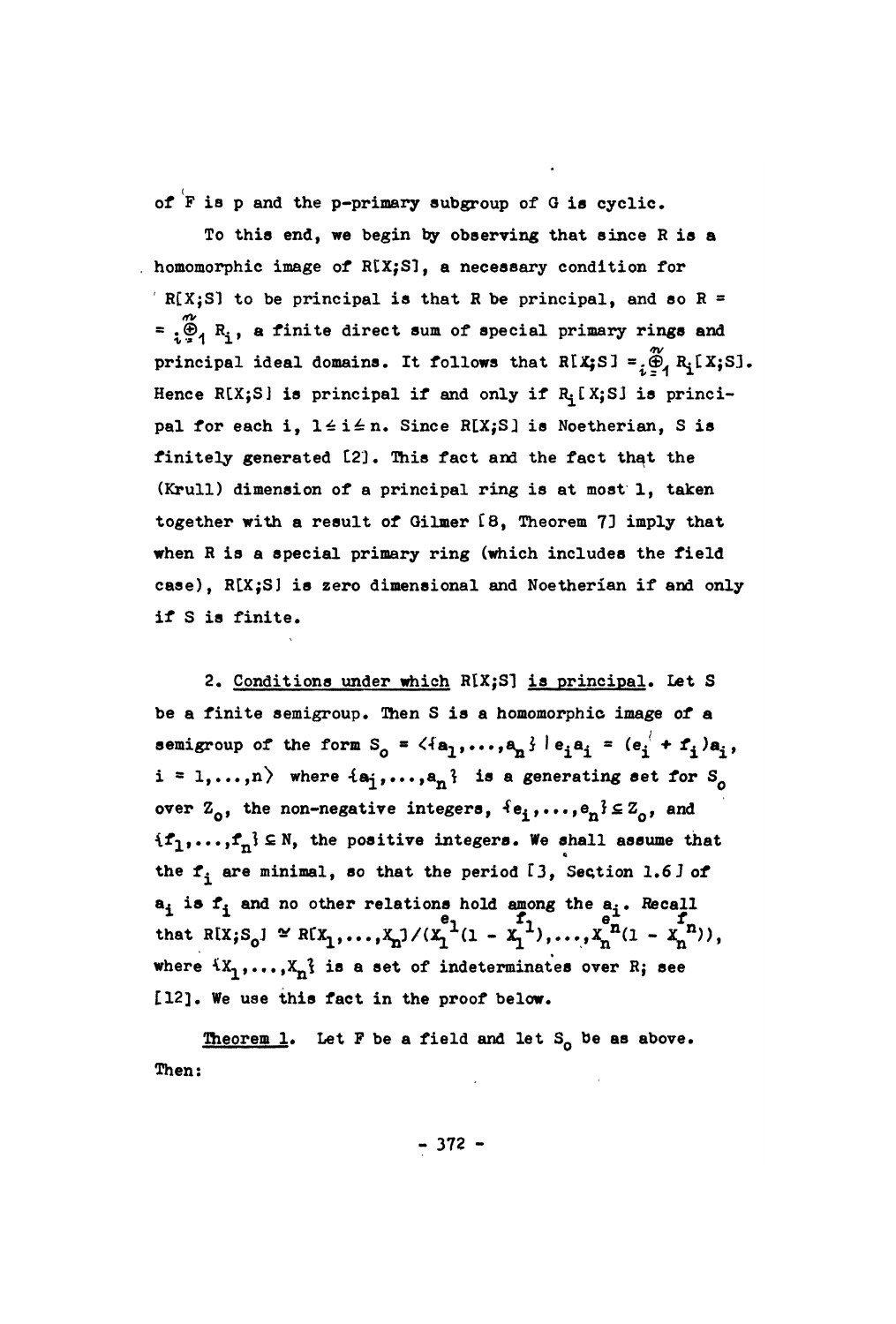**i)** If char  $F = 0$ , then  $F[X; S_0]$  is a principal ideal **ring if and only if at most one of**  $e_1, \ldots, e_n$  **is greater than 1.** 

**ii)** If char  $F = p$ , then  $F[X; S_0]$  is a principal ideal **ring if and only if either each of**  $e_1, \ldots, e_n$  **is less than or ed^**u**al to 1 and p is relatively prime to all but one of**   $f_1, \ldots, f_n$  or exactly one of  $e_1, \ldots, e_n$  is greater than  $1 - s$ ay  $e_1$  - and p is relatively prime to  $f_2, \ldots, f_n$ .

**Proof. It is easily verified that if two or more of**   $e_1, \ldots, e_n$  are greater than 1 then, for any field F,  $F[X; S_0]$ **has FtX<sup>i</sup> ,Xj}/**(**X<sup>i</sup> ,X^***)***^ some i4**-**j, as a homomorphic image; since this ring is not principal a necessary condition for**   $\texttt{FLX;S}_{\texttt{O}}$  to be principal is that at most one of  $e_1, \ldots, e_n$  be **greater than 1.** 

When char  $F = p$ , and p divides two or more of  $f_1, \ldots, f_n$ say p divides f<sub>1</sub> and p divides f<sub>2</sub>, we have a sequence of sur**jective maps:** 

$$
\frac{F[X_1,...,X_n]}{(x_1^{e_1}(1-x_1^{e_1}), x_2^{e_2}(1-x_2^{e_2}), x_3^{e_3}(1-x_3^{e_3}),...,x_n^{e_n}(1-x_n^{e_n}))}
$$
\n
$$
\frac{F[X_1,...,X_n]}{(x_1^{e_1}(1-x_1^{e_1}), x_2^{e_2}(1-x_2^{e_2}), (1-x_3),..., (1-x_n))}
$$

**f**  $(X_1, X_2)$  **f**  $(X_1, X_2)$  $\mathbf{F}_{1}$  **F**  $\mathbf{F}_{2}$   $\mathbf{F}_{2}$   $\mathbf{F}_{3}$   $\mathbf{F}_{4}$   $\mathbf{F}_{5}$ **1116 12116 13216 1011 participal**, **101 Consider**  $M = \begin{pmatrix} 0 \\ 1 \end{pmatrix}$ **)) ( d - x<sup>1</sup> ) f**  $(\overline{Y} - \overline{1})(\overline{Y} - \overline{1}))$ . Then we have the chain of proper contain *f <b><i>f*  $\bf{a}$  *z*  $\bf{a}$  *z*  $\bf{a}$  *z*  $\bf{a}$  *z*  $\bf{a}$  *z*  $\bf{a}$  *z*  $\bf{a}$  *z*  $\bf{a}$  *z*  $\bf{a}$  *z*  $\bf{a}$  *z*  $\bf{a}$  *z*  $\bf{a}$  *z*  $\bf{a}$  *z*  $\bf{a}$  *z*  $\bf{a}$  *z* 

**- 373 -**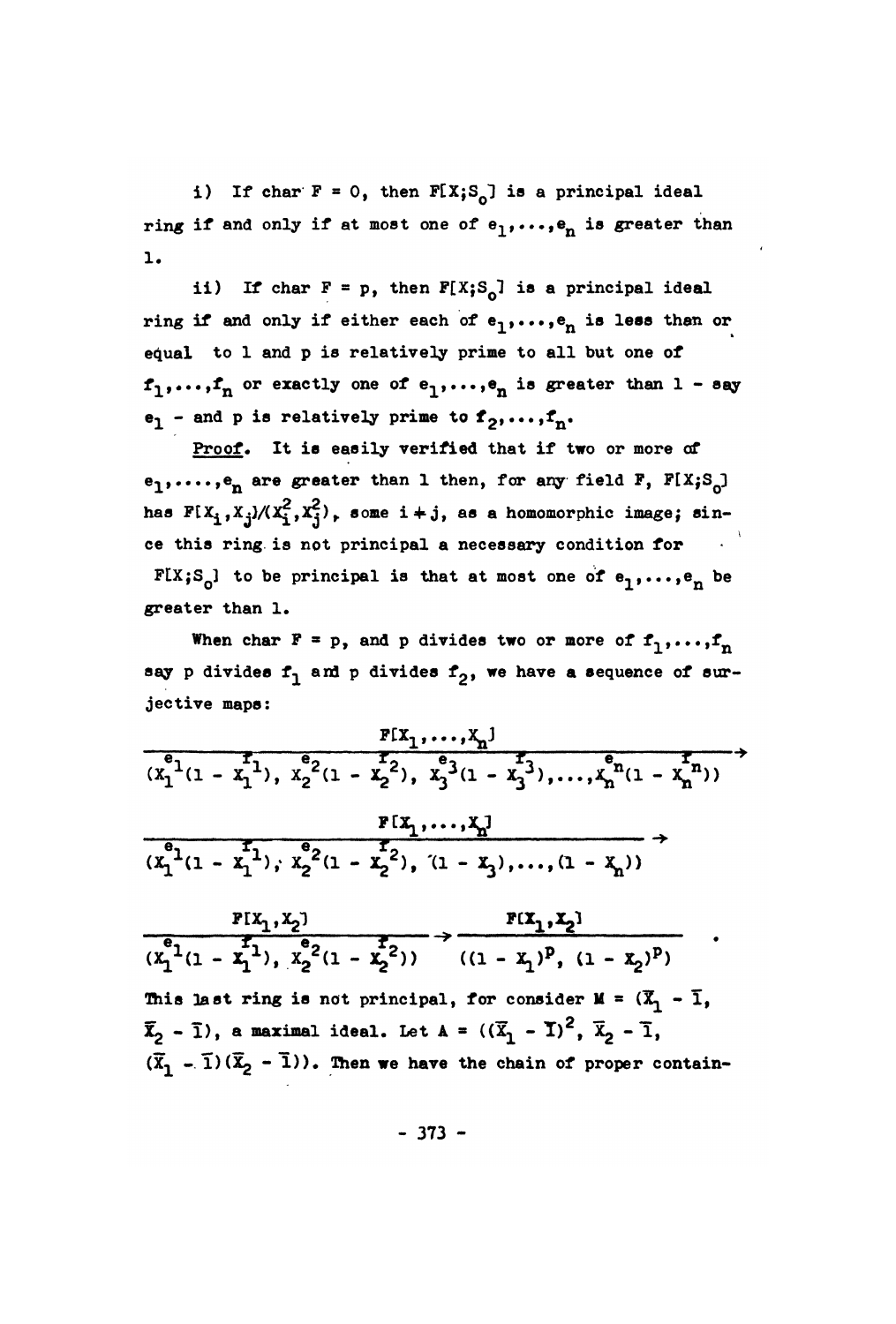ments  $M \supset A \supset M^2$ , which implies that M is not principal; see [5, p. 462]. Hence when char  $F = p$ , a necessary condition for  $F[X; S_0]$  to be principal is that no more than one of  $f_1, \ldots, f_n$  be divisible by p.

Conversely, suppose that  $e_2, \ldots, e_n$  are less than or equal to 1. We have

$$
\frac{F[X_1, ..., X_n]}{(x_1^{e_1}(1 - x_1^{f_1}), ..., x_n^{e_n}(1 - x_n^{f_n}))} \approx \frac{F[X_1]}{(x_1^{e_1}(1 - x_1^{f_1}))} \otimes_F
$$
\n
$$
\frac{F[X_2]}{(x_2^{e_2}(1 - x_2^{f_2}))} \otimes_F ... \otimes_F \frac{F[X_n]}{(x_n^{e_n}(1 - x_n^{f_n}))}.
$$

For each i greater than or equal to two,

$$
(\frac{F[X_i]}{(X_i^{\epsilon_i}(1 - X_i^{\epsilon_i}))} \approx \frac{F[X_i]}{(1 - X^{\epsilon_i})} \text{ (if } e_i = 0) \text{ or } \\ \frac{F[X_i]}{(X_i^{\epsilon_i}(1 - X_i^{\epsilon_i}))} \approx F \otimes \frac{F[X_i]}{f} \text{ (if } e_i = 1).
$$

Now  $\frac{F(X_i)}{T}$  is a finite direct sum of finite dimensional  $(1 - x_i^T)$ 

field extensions of F if char  $F = 0$ ; if char  $F = p$ , the same is true if p does not divide  $f_i$  [9, p. 26].

If p divides  $f_i$ , some i 2 2, and  $e_i > 1$ , then in a manner similar to that used above, we obtain the non-principal

ring  $\frac{f[X_1, X_1]}{e}$  as a homomorphic image of  $F[X_iS_0]$ .<br> $\frac{f[X_1, (1 - X_1)^p]}{(X_1 - X_1)^p}$ 

Hence for  $F[X; S_0]$  to be principal in the characteristic p case, it is necessary that either: i) each of  $e_1, \ldots, e_n$  is

 $-374-$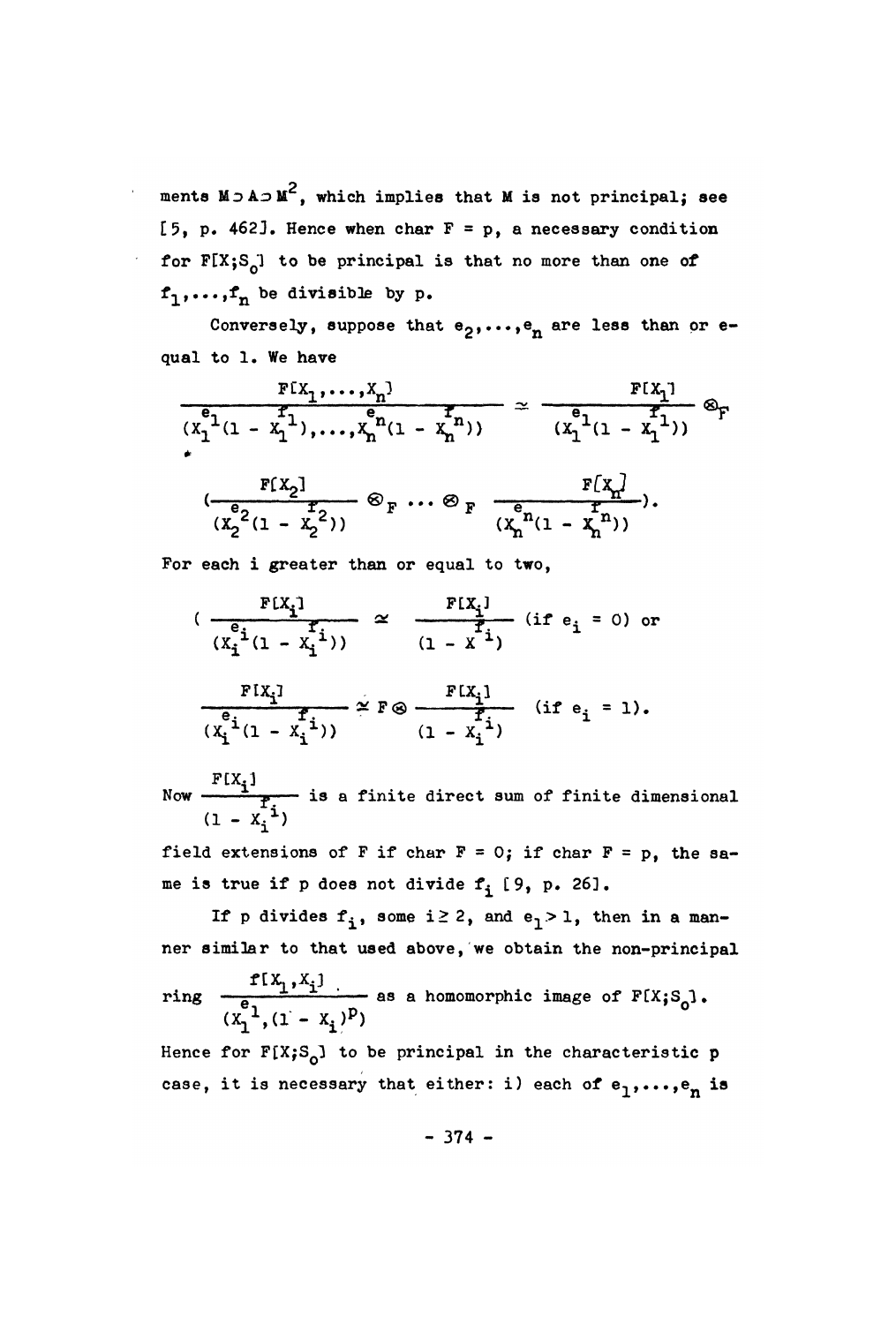less than or equal to 1 and p divides at most one of  $f_1, \ldots$  $\dots$ ,  $f_n$ ; or ii) exactly one of  $e_1, \dots, e_n$  is greater than 1 say  $e_1$  - and  $p$  is relatively prime to  $f_2, \ldots, f_n$ .

**For ar**b**itrary c**h**aracteristic we** h**ave** 

$$
\frac{F[X_1, ..., X_n]}{(X_1^{e_1}(1 - X_1^{e_1}), ..., X_n^{e_n}(1 - X_n^{e_n}))}
$$
\n
$$
\frac{F[X_1]}{(X_1^{e_1}(1 - X_1^{e_1}))}
$$
\n
$$
\otimes_F \frac{F[X_2]}{(X_2^{e_2}(1 - X_2^{e_2}))}
$$
\n
$$
\otimes_F \cdots \otimes_F \frac{F[X_n]}{(X_n^{e_n}(1 - X_n^{e_n}))}
$$
\n
$$
\frac{F[X_1]}{(X_1^{e_1}(1 - X_1^{e_1}))}
$$
\n
$$
\otimes_F T
$$

**and, wit**h**out loss of generality, in t**h**e c**h**aracteristic p case, p** is relatively prime to  $f_2, \ldots, f_n$ . Hence, for  $i \ge 2$ ,  $1 - x_i^2$ **is a se**p**ara**b**le** p**olynomial over F an**d **so T is a finite direct sum of finite** d**imensional se**p**ara tie fiel**d **extensions of F tl,**  pp. 236-238], say  $T = \begin{pmatrix} 2 \\ 0 \end{pmatrix} K_i$ . Therefore the ring is isomorphic to  $\underset{A}{\phi}$   $\underset{A}{\phi}$   $\underset{B}{\phi}$   $\underset{B}{\phi}$   $\underset{B}{\phi}$   $\underset{B}{\phi}$  which is principal.  $(X_e^{\text{-}}(1 - X_1^{\text{-}}))$ 

Corollary. Let A be a special primary ring which is not **a field.** If char  $A = 0$ , then  $A[X; S_0]$  is principal if and only if each of  $e_1, \ldots, e_n$  is less than or equal to 1; if char  $A =$  $=$  **p**, then  $A[X;S_0]$  is principal if and only if each of  $e_1, \ldots$  $\dots$ , $e_n$  is less than or equal to 1 and each of  $f_1, \dots, f_n$  is relatively prime to p.

**Proof. Using Co**h**en's Structure T**h**eorem,** 

$$
A[X; S_0] \simeq A \otimes_F F[X; S_0] \simeq \frac{F[X]}{(x^t)} \otimes_F F[X; S_0]
$$

 $-375 -$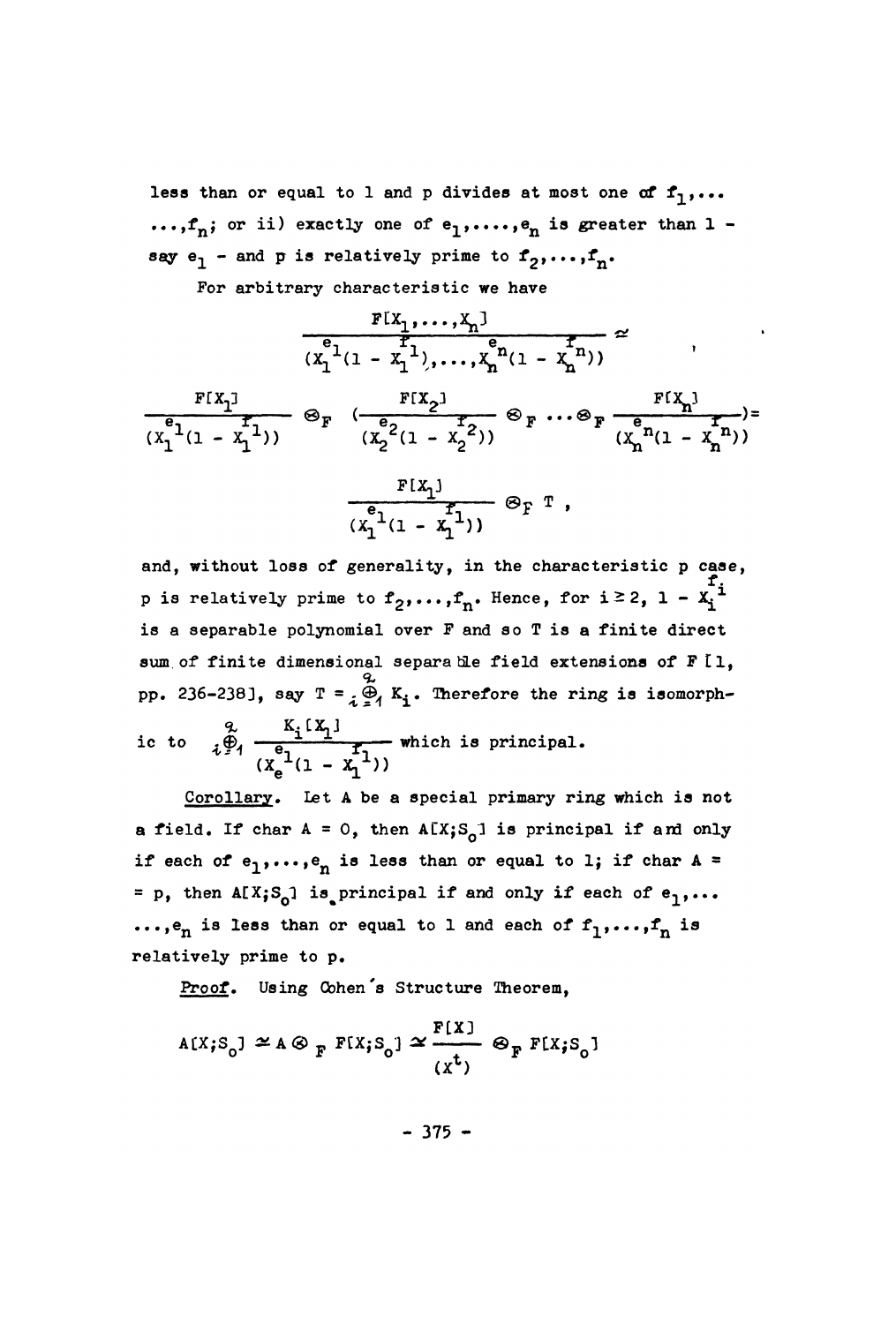where F is a coefficient field of A; see [11, Section 31]. **From the above we see that if char**  $F = 0$ **, then**  $A[X;S_n]$  **is principal if and only if each of**  $e_1, \ldots, e_n$  **is less than or** equal to 1 (since t, the index of nilpotence of A, is grea**ter than 1). The proof for char A =**- **p is similar.** 

**We note that the above theorem gives sufficient condi**tions for **F**[X;S] to be principal when S is an arbitrary fi**nite abelian semigroup with 0** (**since FCXjSD is a homomorph**ic image of  $F[X; S_{\alpha}]$ ). We also remark that in terms of the se**migroup**  $S_0$  the theorem says that if char  $F = 0$ , then  $F[X; S_0]$ **is principal if and only if all but at most one of the cyclic subsemigroups**  $\langle a_1 \rangle = \{a_1, 2a_1, \ldots\}$  **is actually a subgroup** of  $S_0$  (not necessarily with the same identity as  $S_0$ ); and if char  $F = p$ , then  $F[X; S_0]$  is principal if and only if either all the  $\langle a_i \rangle$  are subgroups and at most one of these sub**groups has period divisible by p9 or exactly one of the**   $\langle a_i \rangle$  - say  $\langle a_i \rangle$  - is not a subgroup and all other  $\langle a_i \rangle$ , **j ^ 2, have period relatively prime to p.** 

**We conclude by remarking that the techniques employed**  above can be used to study the structure of  $A[X;S_{\alpha}]$  when  $A$ **is a special primary ring that does not contain a field. In**  this case,  $A[X; S_{\alpha}] \cong A \otimes_{W} \Omega$ , where W is a complete rank one discrete valuation ring of characteristic 0 and  $\Lambda$  is a ten**sor produce over W of rings of the form**  $\frac{W(X)}{X}$ .  $(X^e(1 - X^I))$ 

#### **Reference s**

[1] Iain T. ADAMSON: Rings, Modules, and Algebras, Hafner Publishing Öompany, New Yoгk, 1971.

 $-376 -$